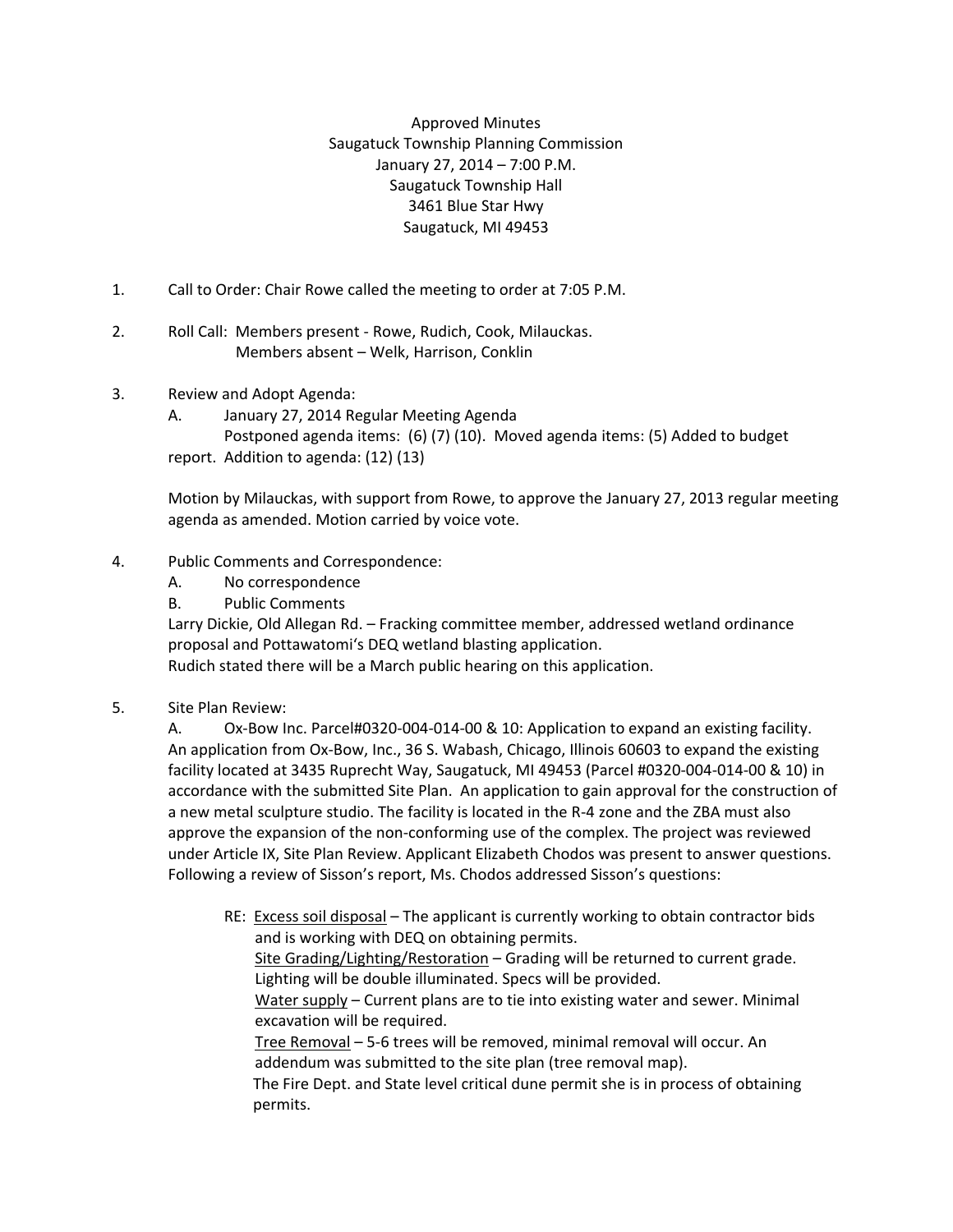Commission reviewed Sisson's memo which covered all Standards (8:16) for Site Plan Review.

Motion by Milauckas, with support from Cook, to approve the proposed site plan dated 1/11/14 for the Ox-Bow expansion based upon compliance with the general standards of Section 40-8 (16) in the Site Plan Review Ordinance and Site content review of 8(14) contained in consultant Sisson's memo dated January 22, 2014. Also contingent upon issuance of DEQ permits and Fire Dept. review and approval and with the following conditions:

- 1. Soil disposal/Site grading/Site restoration must be in compliance with permits required from DEQ.
- 2. Tree removal be consistent with addendum submitted at the January 27, 2014 Planning meeting.
- 3. Lighting must be consistent with the requirements of Lighting Ordinance Section 46:49

Motion carried by voice vote.

6. Public Hearing

A. A public hearing for Special Approval Use (SAU) to reestablish a motel within an existing stand along building at 6541 Blue Star Hwy . Parcel # 0320-042-00 in the C-1 zone. The structure and use was previously known as the "Hootin Inn" and the use was discontinued for more than a year. The application was reviewed with the standards found in Article VI, Special Approval Uses, Section 40-723 and also requires approval under Article IX: Site Plan Review. Applicant Terrance Shull of Douglas was present to answer questions.

Milauckas requested the fact that he is a Lodging owner be entered into the record and that the record shows Mr. Shull had no opposition to this disclosure.

The Fire Chief does have a copy of the application and upon site inspection by Ellingsen the building looks sturdy. Milauckas inquired if all surrounding properties have been properly notices. Further discussion surrounded buffering (green zone), members were satisfied that foliage currently located on the property satisfies a buffer zone.

Hearing no further discussion, Rowe closed the Public Hearing (8:40 P.M.)

Motion by Rowe, with support from Rudich, to approve the Site Approval Use application by Terrance Shull following review of the four standards under Section 40-693, basis of determination, with the following condition:

1. That the property 10' in width running the entire length of the North/South property line be left in "as is" condition in perpetuity (in regards to natural foliage).

Motion carried by voice vote.

7. Township Board Updates and Planning Commission Comments:

Rudich reported that the budget for Attorney fees and Planner fees has been raised. Milauckas inquired about the expenditures for Planning Commission that were discussed at the previous meeting, and updated new Planning member Cook. Rudich will bring the Attorney statements to the next meeting for Commission review. Rowe requested this be an agenda item at the next meeting.